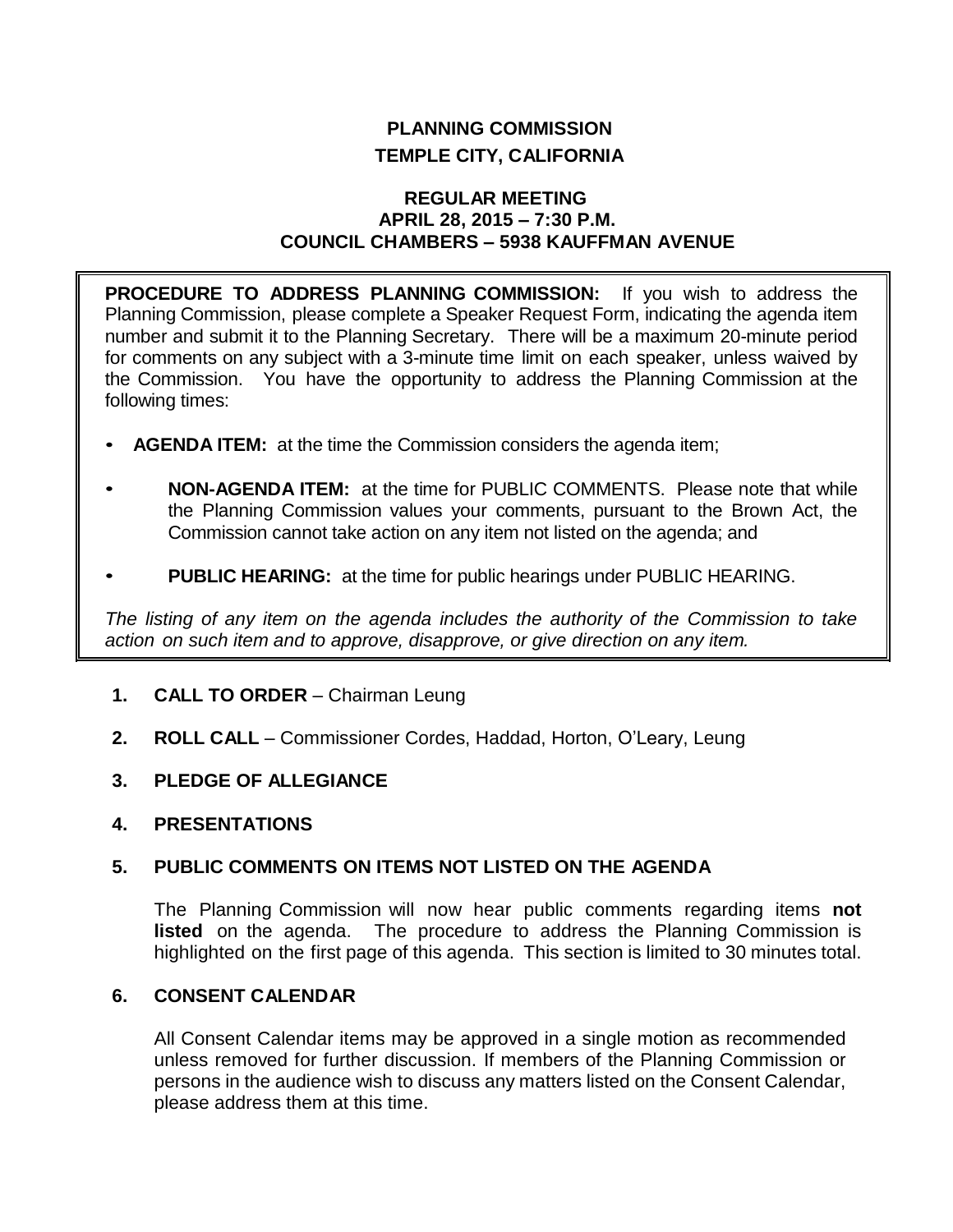Planning Commission Agenda April 28, 2015 Page 2 of 4

Recommendation: Approve Item A per recommendations.

## A. APPROVAL OF MINUTES

The Planning Commission is requested to review and approve:

1) Minutes of the [Planning Commission Meeting](http://ca-templecity.civicplus.com/DocumentCenter/View/2972) of April 14, 2015.

## **7. PUBLIC HEARING**

#### A. [An amendment to the Zoning Code to require Water Efficient Landscaping.](http://ca-templecity.civicplus.com/DocumentCenter/View/2973)

The State legislature passed AB 1881, the Water Conservation in Landscaping Act of 2006, requiring local agencies to adopt a water efficient landscape ordinance or notify the California Department of Water Resources (DWR) about the intent of a local agency to follow the Department's 2009 Model Ordinance. In complying with the State's requirement, Temple City staff sent the letter of intent to DWR on February 11, 2010, indicating that the City will follow the State's model ordinance while working on developing a local Ordinance.

| Location:               | Citywide             |
|-------------------------|----------------------|
| File Number:            | 150000055            |
| Applicant:              | City of Temple City  |
| <b>Project Planner:</b> | <b>Scott Reimers</b> |
| Recommendation:         |                      |

- 1) Open the Public Hearing item;
- 2) Accept any public testimony; and
- 3) Recommend that the Planning Commission approve the project.

# **9. UNFINISHED BUSINESS** – None

- **10. NEW BUSINESS** None
- **11. COMMUNICATIONS** None

# **12. UPDATE FROM COMMUNITY DEVELOPMENT DIRECTOR**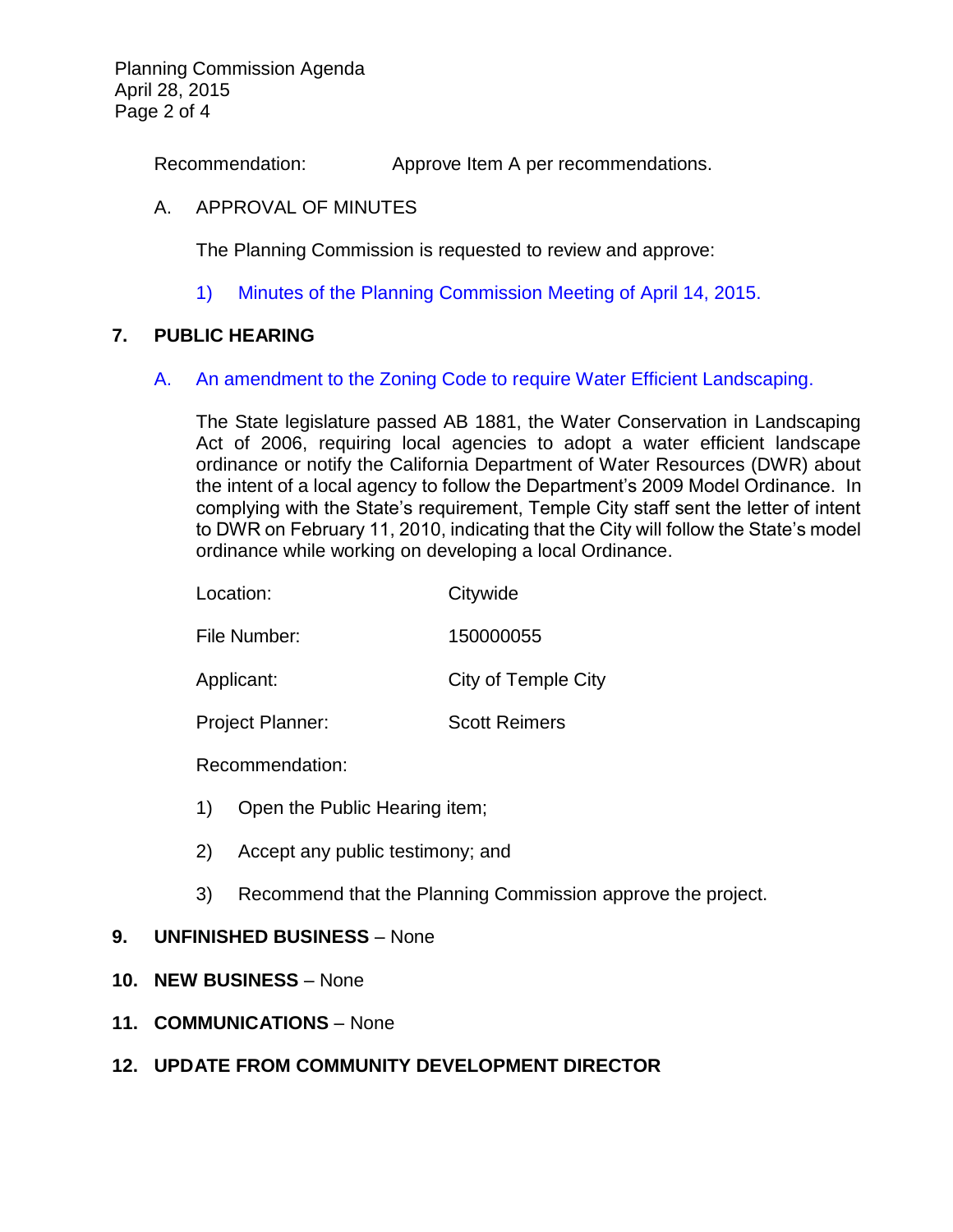Planning Commission Agenda April 28, 2015 Page 3 of 4

# **13. COMMISSION ITEMS SEPARATE FROM THE COMMUNITY DEVELOPMENT DIRECTORS REGULAR AGENDA**

- A. COMMISSIONER CORDES
- B. COMMISSIONER HADDAD
- C. COMMISSIONER HORTON
- D. VICE-CHAIRMAN O'LEARY
- E. CHAIRMAN LEUNG

The Planning Commission will now hear additional public comments regarding items **not listed** on the agenda. The procedure to address the Planning Commission is highlighted on the first page of this agenda.

### **14. ADJOURNMENT**

## **NEXT REGULAR MEETING OF:**

| <b>CITY COUNCIL</b>                       | 7:30 P.M. MAY 5, 2015  |
|-------------------------------------------|------------------------|
| <b>PLANNING COMMISSION</b>                | 7:30 P.M. MAY 26, 2015 |
| <b>PARKS &amp; RECREATION COMMISSION</b>  | 7:30 P.M. MAY 20, 2015 |
| <b>TRANSPORTATION &amp; PUBLIC SAFETY</b> |                        |
| <b>COMMISSION</b>                         | 7:30 P.M. MAY 13, 2015 |
| PUBLIC ARTS COMMISSION                    | 7:00 P.M. JUNE 8, 2015 |

Notice: Staff reports or other written documentation relating to each item of business of this Agenda are available for viewing on the City's website at www.templecity.us and are on file in the Office of the Planning Division located at City Hall, 9701 Las Tunas Drive, Temple City, California, and available for review during regular office hours. Written documentation submitted to the Planning Commission after distribution of the agenda packet can be obtained at the Planning Division Office during regular office hours.

In compliance with the Americans with Disabilities Act, if you need special assistance to participate in this meeting, please contact the Planning Secretary at (626) 285-2171. Notification 48 hours prior to the meeting will enable the City to make reasonable arrangements to ensure accessibility to this meeting.